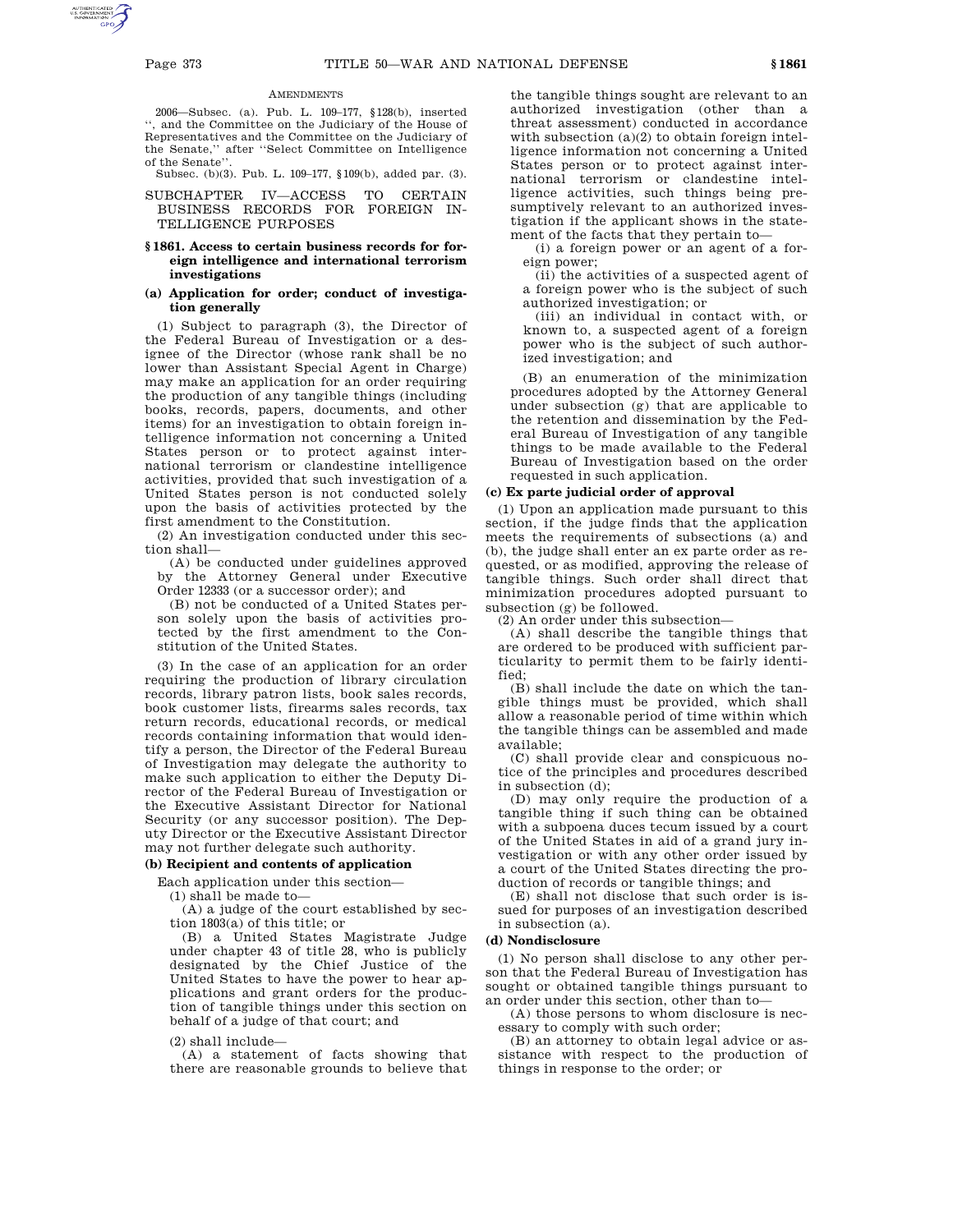(C) other persons as permitted by the Director of the Federal Bureau of Investigation or the designee of the Director.

 $(2)(A)$  A person to whom disclosure is made pursuant to paragraph (1) shall be subject to the nondisclosure requirements applicable to a person to whom an order is directed under this section in the same manner as such person.

(B) Any person who discloses to a person described in subparagraph (A), (B), or (C) of paragraph (1) that the Federal Bureau of Investigation has sought or obtained tangible things pursuant to an order under this section shall notify such person of the nondisclosure requirements of this subsection.

(C) At the request of the Director of the Federal Bureau of Investigation or the designee of the Director, any person making or intending to make a disclosure under subparagraph (A) or (C) of paragraph (1) shall identify to the Director or such designee the person to whom such disclosure will be made or to whom such disclosure was made prior to the request.

## **(e) Liability for good faith disclosure; waiver**

A person who, in good faith, produces tangible things under an order pursuant to this section shall not be liable to any other person for such production. Such production shall not be deemed to constitute a waiver of any privilege in any other proceeding or context.

# **(f) Judicial review of FISA orders**

(1) In this subsection—

(A) the term ''production order'' means an order to produce any tangible thing under this section; and

(B) the term ''nondisclosure order'' means an order imposed under subsection (d).

 $(2)(A)(i)$  A person receiving a production order may challenge the legality of that order by filing a petition with the pool established by section 1803(e)(1) of this title. Not less than 1 year after the date of the issuance of the production order, the recipient of a production order may challenge the nondisclosure order imposed in connection with such production order by filing a petition to modify or set aside such nondisclosure order, consistent with the requirements of subparagraph (C), with the pool established by section  $1803(e)(1)$  of this title.

(ii) The presiding judge shall immediately assign a petition under clause (i) to 1 of the judges serving in the pool established by section 1803(e)(1) of this title. Not later than 72 hours after the assignment of such petition, the assigned judge shall conduct an initial review of the petition. If the assigned judge determines that the petition is frivolous, the assigned judge shall immediately deny the petition and affirm the production order or nondisclosure order. If the assigned judge determines the petition is not frivolous, the assigned judge shall promptly consider the petition in accordance with the procedures established under section 1803(e)(2) of this title.

(iii) The assigned judge shall promptly provide a written statement for the record of the reasons for any determination under this subsection. Upon the request of the Government, any order setting aside a nondisclosure order shall be stayed pending review pursuant to paragraph (3).

(B) A judge considering a petition to modify or set aside a production order may grant such petition only if the judge finds that such order does not meet the requirements of this section or is otherwise unlawful. If the judge does not modify or set aside the production order, the judge shall immediately affirm such order, and order the recipient to comply therewith.

 $(C)(i)$  A judge considering a petition to modify or set aside a nondisclosure order may grant such petition only if the judge finds that there is no reason to believe that disclosure may endanger the national security of the United States, interfere with a criminal, counterterrorism, or counterintelligence investigation, interfere with diplomatic relations, or endanger the life or physical safety of any person.

(ii) If, upon filing of such a petition, the Attorney General, Deputy Attorney General, an Assistant Attorney General, or the Director of the Federal Bureau of Investigation certifies that disclosure may endanger the national security of the United States or interfere with diplomatic relations, such certification shall be treated as conclusive, unless the judge finds that the certification was made in bad faith.

(iii) If the judge denies a petition to modify or set aside a nondisclosure order, the recipient of such order shall be precluded for a period of 1 year from filing another such petition with respect to such nondisclosure order.

(D) Any production or nondisclosure order not explicitly modified or set aside consistent with this subsection shall remain in full effect.

(3) A petition for review of a decision under paragraph (2) to affirm, modify, or set aside an order by the Government or any person receiving such order shall be made to the court of review established under section 1803(b) of this title, which shall have jurisdiction to consider such petitions. The court of review shall provide for the record a written statement of the reasons for its decision and, on petition by the Government or any person receiving such order for writ of certiorari, the record shall be transmitted under seal to the Supreme Court of the United States, which shall have jurisdiction to review such decision.

(4) Judicial proceedings under this subsection shall be concluded as expeditiously as possible. The record of proceedings, including petitions filed, orders granted, and statements of reasons for decision, shall be maintained under security measures established by the Chief Justice of the United States, in consultation with the Attorney General and the Director of National Intelligence.

(5) All petitions under this subsection shall be filed under seal. In any proceedings under this subsection, the court shall, upon request of the Government, review ex parte and in camera any Government submission, or portions thereof, which may include classified information.

## **(g) Minimization procedures**

## **(1) In general**

Not later than 180 days after March 9, 2006, the Attorney General shall adopt specific minimization procedures governing the reten-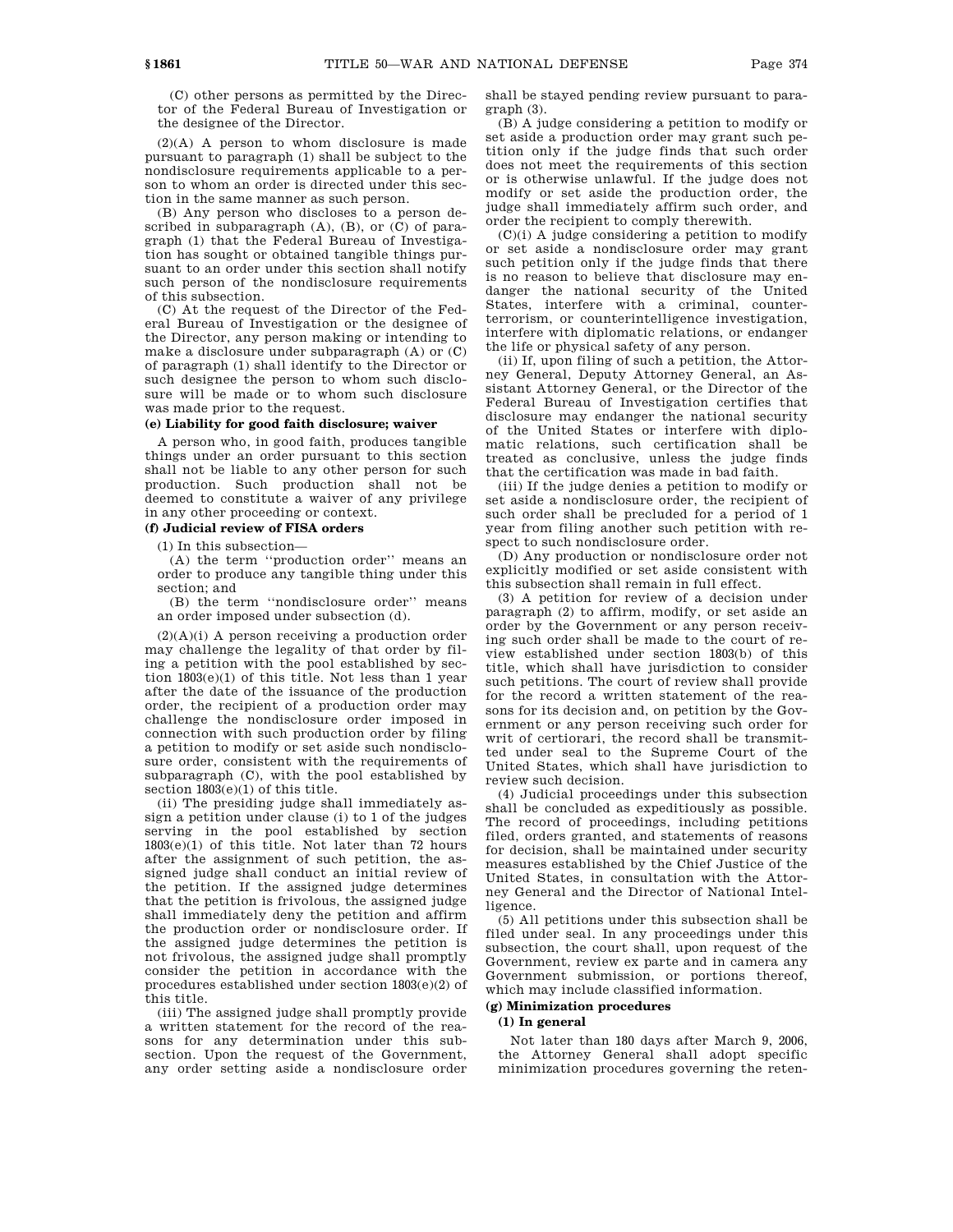tion and dissemination by the Federal Bureau of Investigation of any tangible things, or information therein, received by the Federal Bureau of Investigation in response to an order under this subchapter.

### **(2) Defined**

In this section, the term ''minimization procedures'' means—

(A) specific procedures that are reasonably designed in light of the purpose and technique of an order for the production of tangible things, to minimize the retention, and prohibit the dissemination, of nonpublicly available information concerning unconsenting United States persons consistent with the need of the United States to obtain, produce, and disseminate foreign intelligence information;

(B) procedures that require that nonpublicly available information, which is not foreign intelligence information, as defined in section 1801(e)(1) of this title, shall not be disseminated in a manner that identifies any United States person, without such person's consent, unless such person's identity is necessary to understand foreign intelligence information or assess its importance; and

(C) notwithstanding subparagraphs (A) and (B), procedures that allow for the retention and dissemination of information that is evidence of a crime which has been, is being, or is about to be committed and that is to be retained or disseminated for law enforcement purposes.

## **(h) Use of information**

Information acquired from tangible things received by the Federal Bureau of Investigation in response to an order under this subchapter concerning any United States person may be used and disclosed by Federal officers and employees without the consent of the United States person only in accordance with the minimization procedures adopted pursuant to subsection (g). No otherwise privileged information acquired from tangible things received by the Federal Bureau of Investigation in accordance with the provisions of this subchapter shall lose its privileged character. No information acquired from tangible things received by the Federal Bureau of Investigation in response to an order under this subchapter may be used or disclosed by Federal officers or employees except for lawful purposes.

(Pub. L. 95–511, title V, §501, as added Pub. L. 107–56, title II, §215, Oct. 26, 2001, 115 Stat. 287; amended Pub. L. 107–108, title III, §314(a)(6), Dec. 28, 2001, 115 Stat. 1402; Pub. L. 109–177, title I, §§102(b)(1), 106(a)–(e), (f)(2), (g), Mar. 9, 2006, 120 Stat. 195–198; Pub. L. 109–178, §§3, 4(a), Mar. 9, 2006, 120 Stat. 278, 280; Pub. L. 111–118, div. B, §1004(a), Dec. 19, 2009, 123 Stat. 3470.)

#### AMENDMENT OF SECTION

*Pub. L. 109–177, title I, §102(b), Mar. 9, 2006, 120 Stat. 195, as amended by Pub. L. 111–118, div. B, §1004(a), Dec. 19, 2009, 123 Stat. 3470, provided that, effective Feb. 28, 2010, with certain exceptions, this section is amended to read as it read on Oct. 25, 2001:*

*§1861. Definitions*

*As used in this subchapter:*

*(1) The terms ''foreign power'', ''agent of a foreign power'', ''foreign intelligence information'', ''international terrorism'', and ''Attorney General'' shall have the same meanings as in section 1801 of this title.*

*(2) The term ''common carrier'' means any person or entity transporting people or property by land, rail, water, or air for compensation.*

*(3) The term ''physical storage facility'' means any business or entity that provides space for the storage of goods or materials, or services related to the storage of goods or materials, to the public or any segment thereof.*

*(4) The term ''public accommodation facility'' means any inn, hotel, motel, or other establishment that provides lodging to transient guests.*

*(5) The term ''vehicle rental facility'' means any person or entity that provides vehicles for rent, lease, loan, or other similar use to the public or any segment thereof.*

### REFERENCES IN TEXT

Executive Order No. 12333, referred to in subsec.  $(a)(2)(A)$ , is set out as a note under section 401 of this title.

### PRIOR PROVISIONS

A prior section 1861, Pub. L. 95–511, title V, §501, as added Pub. L. 105–272, title VI, §602, Oct. 20, 1998, 112 Stat. 2410, defined terms used in this subchapter, prior to repeal by Pub. L. 107–56, title II, §215, Oct. 26, 2001, 115 Stat. 287. See Amendment of Section note above.

#### **AMENDMENTS**

2006—Subsec. (a)(1). Pub. L. 109–177, §106(a)(1), substituted ''Subject to paragraph (3), the Director'' for ''The Director''.

Subsec. (a)(3). Pub. L. 109–177, §106(a)(2), added par.

(3). Subsec. (b)(2). Pub. L. 109–177, §106(b), amended par. (2) generally. Prior to amendment, par. (2) read as follows: ''shall specify that the records concerned are sought for an authorized investigation conducted in accordance with subsection (a)(2) of this section to obtain foreign intelligence information not concerning a United States person or to protect against international terrorism or clandestine intelligence activities.''

Subsec. (c). Pub. L. 109–177, §106(c), (d), amended subsec. (c) generally. Prior to amendment, text read as follows:

''(1) Upon an application made pursuant to this section, the judge shall enter an ex parte order as requested, or as modified, approving the release of records if the judge finds that the application meets the requirements of this section.

''(2) An order under this subsection shall not disclose that it is issued for purposes of an investigation described in subsection (a) of this section.''

Subsec. (d). Pub. L. 109–177, §106(e), amended subsec. (d) generally. Prior to amendment, text read as follows: ''No person shall disclose to any other person (other than those persons necessary to produce the tangible things under this section) that the Federal Bureau of Investigation has sought or obtained tangible things under this section.''

Subsec. (d)(2)(C). Pub. L. 109–178, §4(a), amended subpar. (C) generally. Prior to amendment, subpar. (C) read as follows: ''At the request of the Director of the Federal Bureau of Investigation or the designee of the Director, any person making or intending to make a disclosure under this section shall identify to the Director or such designee the person to whom such disclosure will be made or to whom such disclosure was made prior to the request, but in no circumstance shall a person be required to inform the Director or such designee that the person intends to consult an attorney to obtain legal advice or legal assistance.''